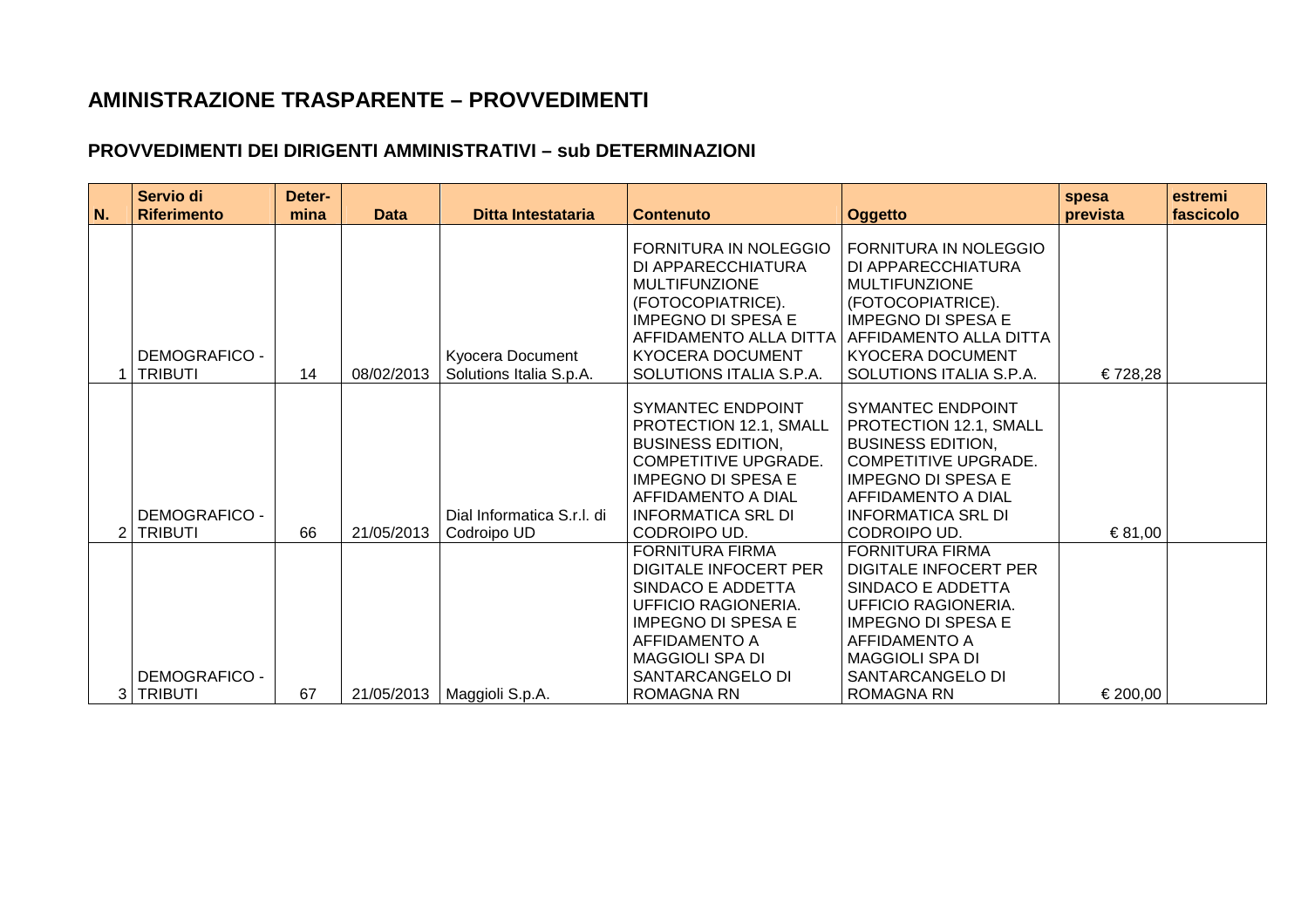| <b>DEMOGRAFICO -</b><br>4 TRIBUTI | 90  | 04/07/2013 | Halley Veneto S.r.l.                                                           | <b>MANUTENZIONE</b><br>SOFTWARE HALLEY PER<br>IL BIENNIO 2013-2014.<br><b>IMPEGNO DI SPESA E</b><br>AFFIDAMENTO A HALLEY<br><b>VENETO SRL DI MARCON</b><br>VE E ACCATRE SRL DI<br><b>MARCON VE</b>                            | <b>MANUTENZIONE</b><br>SOFTWARE HALLEY PER IL<br>BIENNIO 2013-2014.<br><b>IMPEGNO DI SPESA E</b><br>AFFIDAMENTO A HALLEY<br><b>VENETO SRL DI MARCON</b><br>VE E ACCATRE SRL DI<br><b>MARCON VE</b>                            | € 18.878,00 |  |
|-----------------------------------|-----|------------|--------------------------------------------------------------------------------|-------------------------------------------------------------------------------------------------------------------------------------------------------------------------------------------------------------------------------|-------------------------------------------------------------------------------------------------------------------------------------------------------------------------------------------------------------------------------|-------------|--|
| <b>DEMOGRAFICO -</b><br>5 TRIBUTI | 97  | 05/07/2013 | Maggioli S.p.A.                                                                | <b>FORNITURA FIRMA</b><br><b>DIGITALE INFOCERT PER</b><br><b>ADDETTI UFFICIO</b><br><b>TECNICO ED UFFICIO</b><br>DEMOGRAFICI. IMPEGNO<br>DI SPESA E AFFIDAMENTO<br>A MAGGIOLI SPA DI<br>SANTARCANGELO DI<br><b>ROMAGNA RN</b> | <b>FORNITURA FIRMA</b><br><b>DIGITALE INFOCERT PER</b><br><b>ADDETTI UFFICIO</b><br><b>TECNICO ED UFFICIO</b><br>DEMOGRAFICI. IMPEGNO<br>DI SPESA E AFFIDAMENTO<br>A MAGGIOLI SPA DI<br>SANTARCANGELO DI<br><b>ROMAGNA RN</b> | € 300,00    |  |
| <b>DEMOGRAFICO -</b><br>6 TRIBUTI | 119 | 16/07/2013 | <b>VODAFONE OMNITEL</b><br>N.V. - Telecom Italia<br>S.p.A.                     | <b>SPESE TELEFONICHE</b><br>ANNO 2013, VARIAZIONE<br><b>IMPUTAZIONE DI SPESA.</b>                                                                                                                                             | <b>SPESE TELEFONICHE</b><br>ANNO 2013, VARIAZIONE<br><b>IMPUTAZIONE DI SPESA.</b>                                                                                                                                             |             |  |
| <b>DEMOGRAFICO -</b><br>7 TRIBUTI | 126 | 29/07/2013 | L'Ufficio Stile S.n.c. -<br><b>Kyocera Document</b><br>Solutions Italia S.p.A. | <b>FORNITURA IN NOLEGGIO</b><br>DI APPARECCHIATURA<br><b>MULTIFUNZIONE E</b><br>MANUTENZIONE ALTRE<br>FOTOCOPIATRICI.<br>RETTIFICA IMPUTAZIONE<br><b>DI SPESA</b>                                                             | <b>FORNITURA IN NOLEGGIO</b><br>DI APPARECCHIATURA<br><b>MULTIFUNZIONE E</b><br>MANUTENZIONE ALTRE<br>FOTOCOPIATRICI.<br>RETTIFICA IMPUTAZIONE<br><b>DI SPESA</b>                                                             |             |  |
| <b>DEMOGRAFICO -</b><br>8 TRIBUTI | 127 |            | 30/07/2013 SYSTEMAX ITALY SRL                                                  | <b>FORNITURA N.8</b><br><b>CASSETTE DAT DATA</b><br><b>CARTRIDGE HP 160GB</b><br>PER BACKUP SERVER<br>DITTA SYSTEMAX ITALY<br><b>SRL DI LACCHIARELLA(MI)</b>                                                                  | <b>FORNITURA N.8 CASSETTE</b><br>DAT DATA CARTRIDGE HP<br>160GB PER BACKUP<br>SERVER DITTA SYSTEMAX<br><b>ITALY SRL DI</b><br>LACCHIARELLA(MI)                                                                                | € 279,04    |  |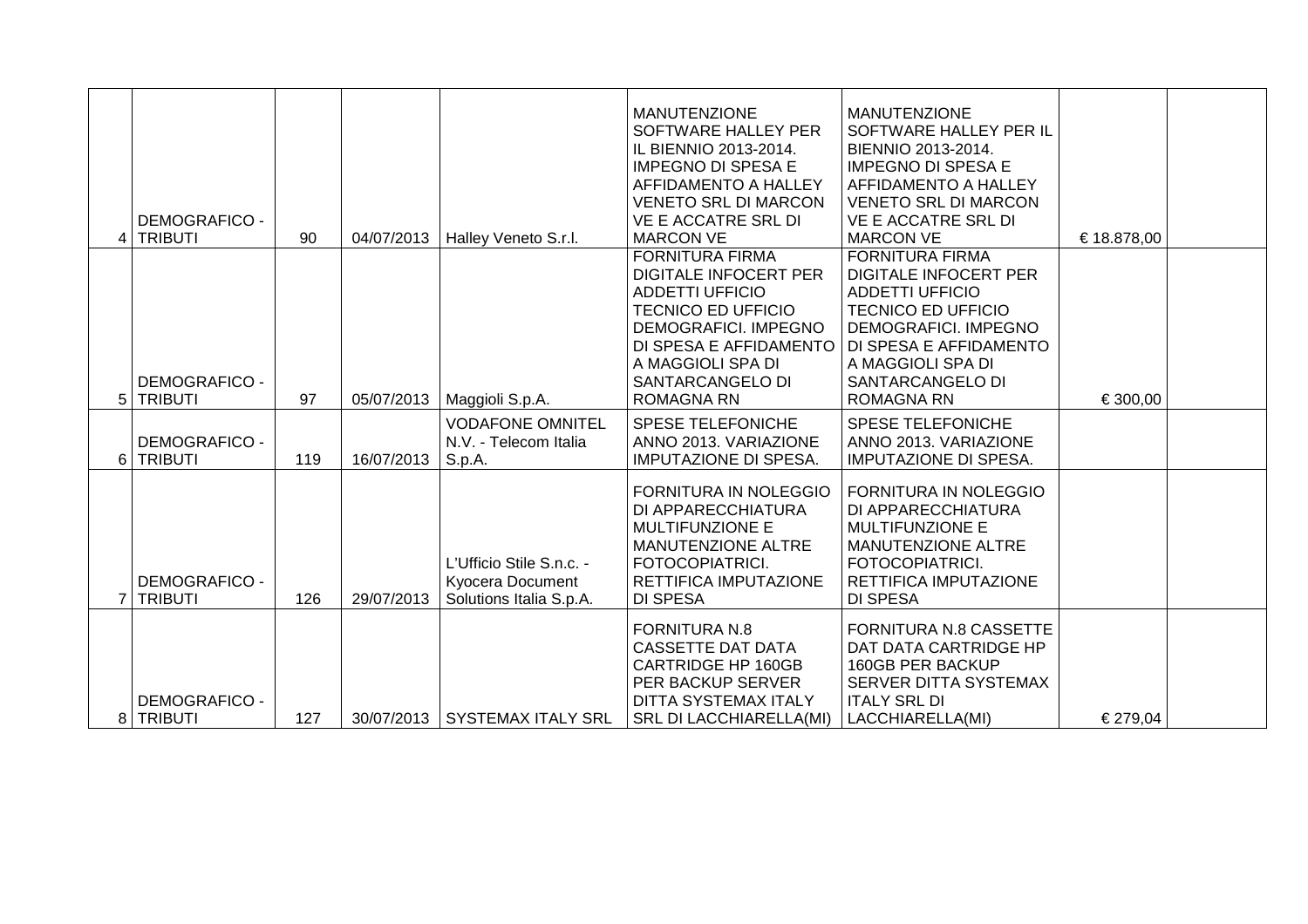| DEMOGRAFICO -<br>9 TRIBUTI           | 143 | 27/08/2013 | Computer S.r.l.                     | RINNOVO SERVIZI DEL<br>FIREWALL SONICWALL<br>TZ215. IMPEGNO DI SPESA<br>E AFFIDAMENTO A<br><b>COMPUTER SRL DI</b><br><b>SUSEGANA TV</b>                                                                                                                                                                         | RINNOVO SERVIZI DEL<br><b>FIREWALL SONICWALL</b><br>TZ215. IMPEGNO DI SPESA<br>E AFFIDAMENTO A<br><b>COMPUTER SRL DI</b><br><b>SUSEGANA TV</b>                                                                                                                                                        | € 291,00   |  |
|--------------------------------------|-----|------------|-------------------------------------|-----------------------------------------------------------------------------------------------------------------------------------------------------------------------------------------------------------------------------------------------------------------------------------------------------------------|-------------------------------------------------------------------------------------------------------------------------------------------------------------------------------------------------------------------------------------------------------------------------------------------------------|------------|--|
| <b>DEMOGRAFICO -</b><br>10 TRIBUTI   | 146 | 03/09/2013 | Euro Time S.n.c.                    | FORNITURA OROLOGIO<br><b>MARCATEMPO PER SEDE</b><br><b>STACCATA LAVORI</b><br><b>PUBBLICI E</b><br><b>MANUTENZIONI E</b><br><b>CONVERGENZA SISTEMI</b><br>DI RILEVAZIONE DELLE<br>PRESENZE PRESSO IL<br><b>COMUNE DI</b><br>REFRONTOLO. IMPEGNO<br>DI SPESA E AFFIDAMENTO<br>A EURO TIME SNC DI<br><b>UDINE</b> | FORNITURA OROLOGIO<br><b>MARCATEMPO PER SEDE</b><br><b>STACCATA LAVORI</b><br><b>PUBBLICI E</b><br><b>MANUTENZIONI E</b><br><b>CONVERGENZA SISTEMI DI</b><br>RILEVAZIONE DELLE<br>PRESENZE PRESSO IL<br>COMUNE DI REFRONTOLO.<br><b>IMPEGNO DI SPESA E</b><br>AFFIDAMENTO A EURO<br>TIME SNC DI UDINE | € 800,00   |  |
| <b>DEMOGRAFICO -</b><br>11 TRIBUTI   | 148 | 05/09/2013 | Comè S.r.l.                         | <b>DISTRIBUTORI</b><br><b>AUTOMATICI DI BEVANDE</b><br>CALDE, FREDDE E SNACK<br>PER LA SEDE COMUNALE.<br><b>AUTORIZZAZIONE ALLA</b><br><b>DITTA COME' SRL DI</b><br><b>VITTORIO VENETO</b>                                                                                                                      | <b>DISTRIBUTORI</b><br><b>AUTOMATICI DI BEVANDE</b><br>CALDE, FREDDE E SNACK<br>PER LA SEDE COMUNALE.<br>AUTORIZZAZIONE ALLA<br><b>DITTA COME' SRL DI</b><br><b>VITTORIO VENETO</b>                                                                                                                   | € 291,00   |  |
| <b>DEMOGRAFICO -</b><br>12 TRIBUTI   | 161 |            | 03/10/2013   AscoTlc S.p.A.         | <b>INTEGRAZIONE</b><br>DETERMINAZIONE N.<br>239/2012 - SPESE PER<br>INTERNET ANNO 2013.<br><b>IMPEGNO DI SPESA</b>                                                                                                                                                                                              | <b>INTEGRAZIONE</b><br>DETERMINAZIONE N.<br>239/2012 - SPESE PER<br><b>INTERNET ANNO 2013.</b><br><b>IMPEGNO DI SPESA</b>                                                                                                                                                                             | € 3.423,69 |  |
| <b>DEMOGRAFICO -</b><br>13   TRIBUTI | 182 |            | 12/11/2013   ing. Meschiutti Morgan | <b>IMPEGNO DI SPESA PER</b><br><b>CANONE ANNUALE</b><br><b>HOSTING SITO WEB</b><br>COMUNALE - ANNO 2013                                                                                                                                                                                                         | <b>IMPEGNO DI SPESA PER</b><br><b>CANONE ANNUALE</b><br><b>HOSTING SITO WEB</b><br>COMUNALE - ANNO 2013                                                                                                                                                                                               | €400,00    |  |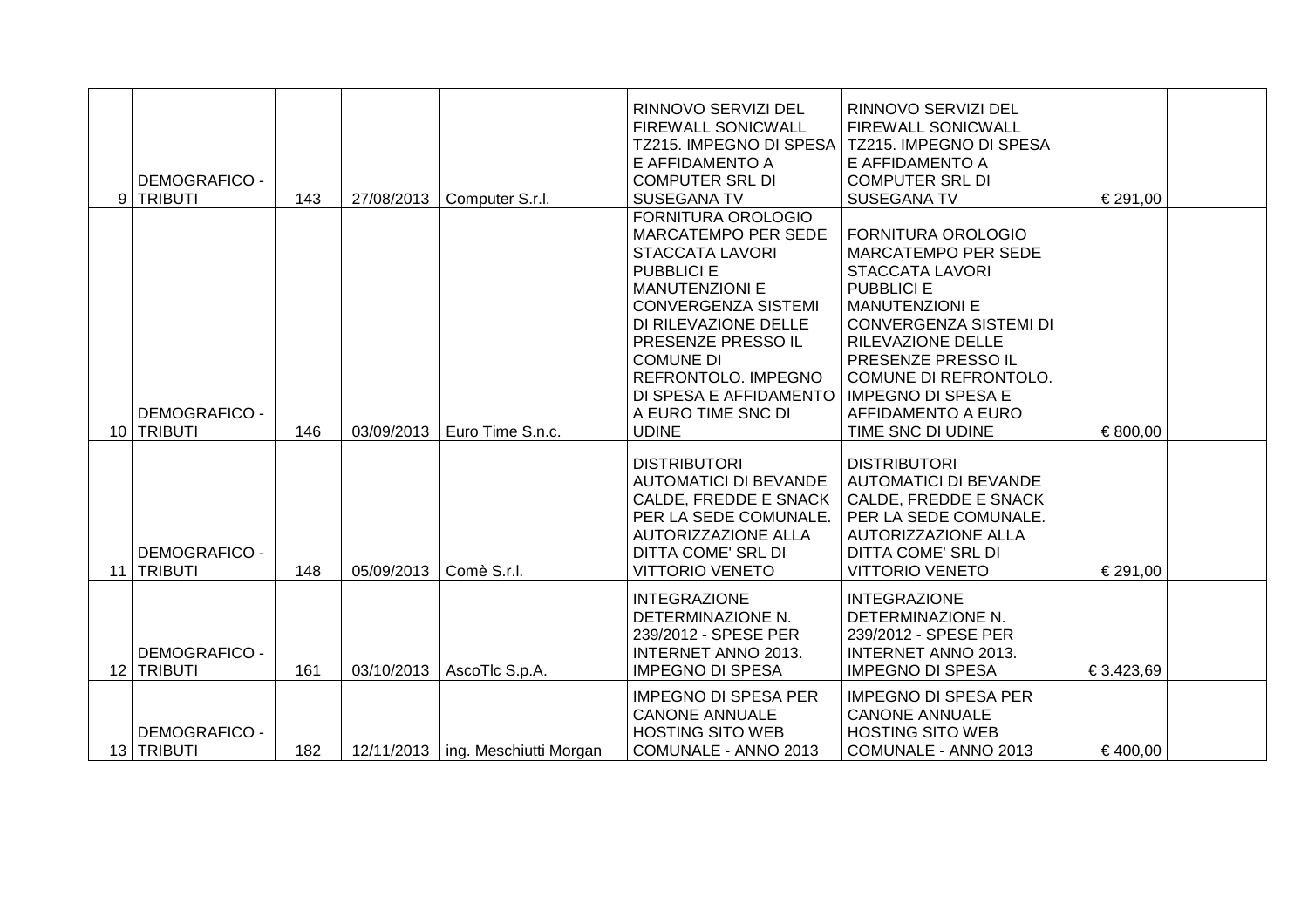| <b>DEMOGRAFICO -</b><br>14   TRIBUTI | 185 | 12/11/2013 | L'Ufficio Stile s.n.c.                                                                                      | <b>FORNITURA IN NOLEGGIO</b><br>DI APPARECCHIATURA<br><b>MULTIFUNZIONE E</b><br><b>MANUTENZIONE</b><br>FOTOCOPIATRICI.<br><b>INTEGRAZIONE IMPEGNO</b><br>DI SPESA ANNO 2013                       | <b>FORNITURA IN NOLEGGIO</b><br>DI APPARECCHIATURA<br><b>MULTIFUNZIONE E</b><br><b>MANUTENZIONE</b><br>FOTOCOPIATRICI.<br><b>INTEGRAZIONE IMPEGNO</b><br>DI SPESA ANNO 2013                       | € 1.065,57 |  |
|--------------------------------------|-----|------------|-------------------------------------------------------------------------------------------------------------|---------------------------------------------------------------------------------------------------------------------------------------------------------------------------------------------------|---------------------------------------------------------------------------------------------------------------------------------------------------------------------------------------------------|------------|--|
| <b>DEMOGRAFICO -</b><br>15 TRIBUTI   | 194 | 25/11/2013 | Aldebra S.p.A.                                                                                              | <b>FORNITURA DI UNITA'</b><br>ESTERNA DI BACKUP RDX.<br><b>IMPEGNO DI SPESA E</b><br>ALDEBRA SPA DI TRENTO                                                                                        | <b>FORNITURA DI UNITA'</b><br>l ESTERNA DI BACKUP RDX.<br><b>IMPEGNO DI SPESA E</b><br>AFFIDAMENTO ALLA DITTA   AFFIDAMENTO ALLA DITTA<br>ALDEBRA SPA DI TRENTO                                   | € 1.498,31 |  |
| <b>DEMOGRAFICO -</b><br>16   TRIBUTI | 209 | 05/12/2013 | Bechtle Direct S.r.l. - C2<br>Group S.r.l. - Lagostre<br>Magenta S.r.l. -<br>Dataveneta Computers<br>S.r.l. | AVVIO DEL PROGETTO<br><b>SCANSIONE DOCUMENTI</b><br>IN ARRIVO. FORNITURA<br>HARDWARE E SOFTWARE<br><b>IMPEGNO DI SPESA A</b><br>DITTE DIVERSE                                                     | AVVIO DEL PROGETTO<br><b>SCANSIONE DOCUMENTI</b><br>IN ARRIVO. FORNITURA<br>HARDWARE E SOFTWARE.<br><b>IMPEGNO DI SPESA A</b><br><b>DITTE DIVERSE</b>                                             | €4.533,80  |  |
| <b>DEMOGRAFICO -</b><br>17   TRIBUTI | 211 | 05/12/2013 | A3 Soluzioni Informatiche<br>di Belluno                                                                     | <b>MANUTENZIONE</b><br>STAMPANTI,<br><b>INSTALLAZIONE SWITCH E</b><br><b>MANUTENZIONE</b><br><b>CENTRALINO PANASONIC</b><br><b>DITTA A3 SOLUZIONI</b><br><b>INFORMATICHE DI</b><br><b>BELLUNO</b> | <b>MANUTENZIONE</b><br>STAMPANTI,<br><b>INSTALLAZIONE SWITCH E</b><br><b>MANUTENZIONE</b><br><b>CENTRALINO PANASONIC</b><br><b>DITTA A3 SOLUZIONI</b><br><b>INFORMATICHE DI</b><br><b>BELLUNO</b> | € 533,60   |  |
| <b>DEMOGRAFICO -</b><br>18   TRIBUTI | 221 | 16/12/2013 | <b>VODAFONE OMNITEL</b><br>N.V. - Telecom Italia<br>S.p.A.                                                  | <b>SPESE TELEFONICHE 1</b><br>SEMESTRE ANNO 2014.<br><b>IMPEGNO DI SPESA</b>                                                                                                                      | <b>SPESE TELEFONICHE 1</b><br>SEMESTRE ANNO 2014.<br><b>IMPEGNO DI SPESA</b>                                                                                                                      | € 2.336,07 |  |